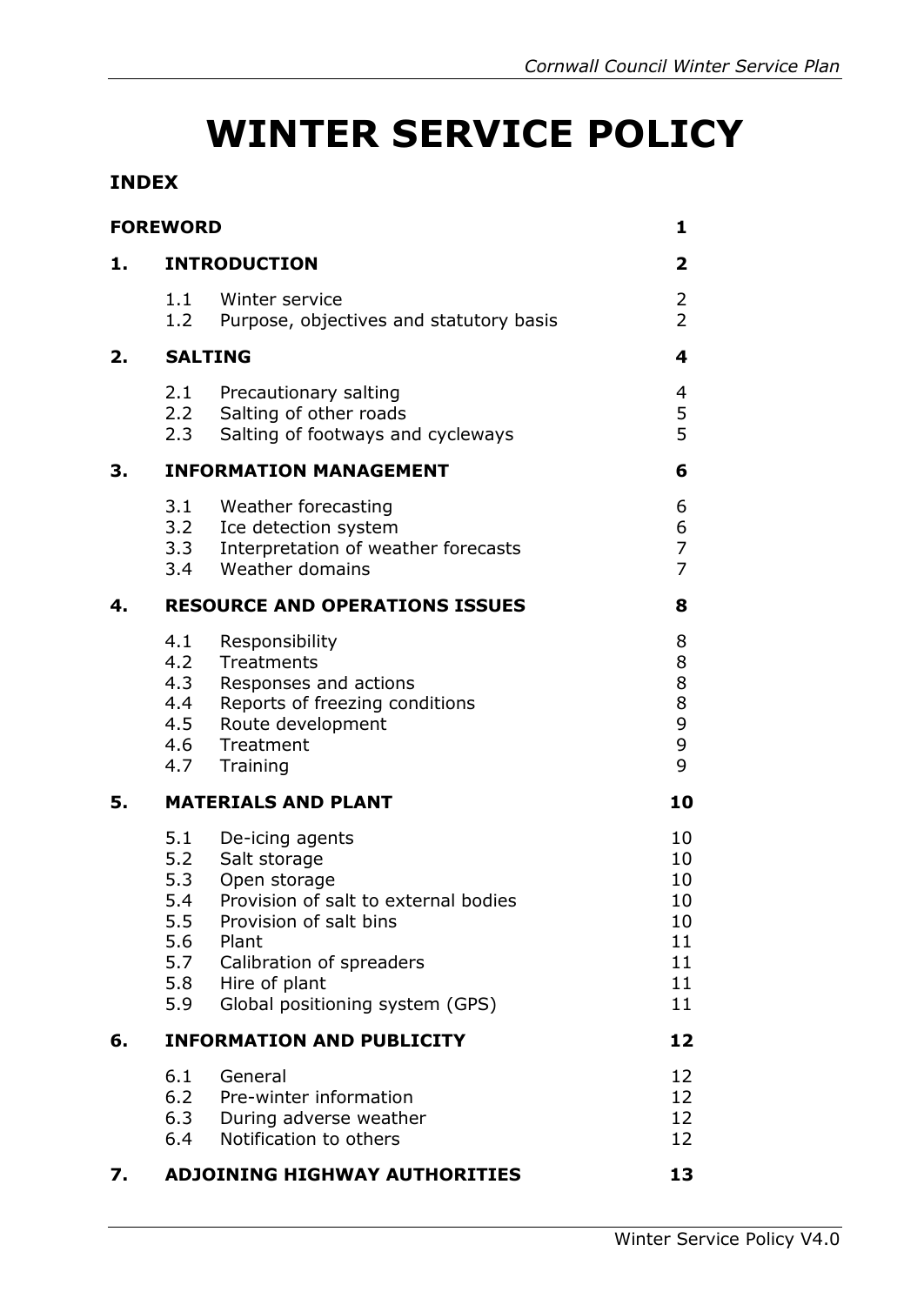| 8.  | <b>SNOW</b>                              |                                                                                                               |                      |  |
|-----|------------------------------------------|---------------------------------------------------------------------------------------------------------------|----------------------|--|
|     | 8.1<br>8.2                               | Duty to remove snow<br>Post snow actions                                                                      | 14<br>14             |  |
| 9.  | <b>WINTER PLANNING</b>                   |                                                                                                               |                      |  |
|     | 9.1<br>9.2                               | Review of winter network<br>Preparation for winter<br>9.3 Winter review<br>9.4 Post winter review             | 15<br>15<br>15<br>16 |  |
| 10. | <b>OTHER EMERGENCIES/ADVERSE WEATHER</b> |                                                                                                               |                      |  |
|     | 10.4                                     | 10.1 General<br>10.2 Planning for emergencies<br>10.3 Priorities for emergencies<br>Management of emergencies | 17<br>17<br>17<br>18 |  |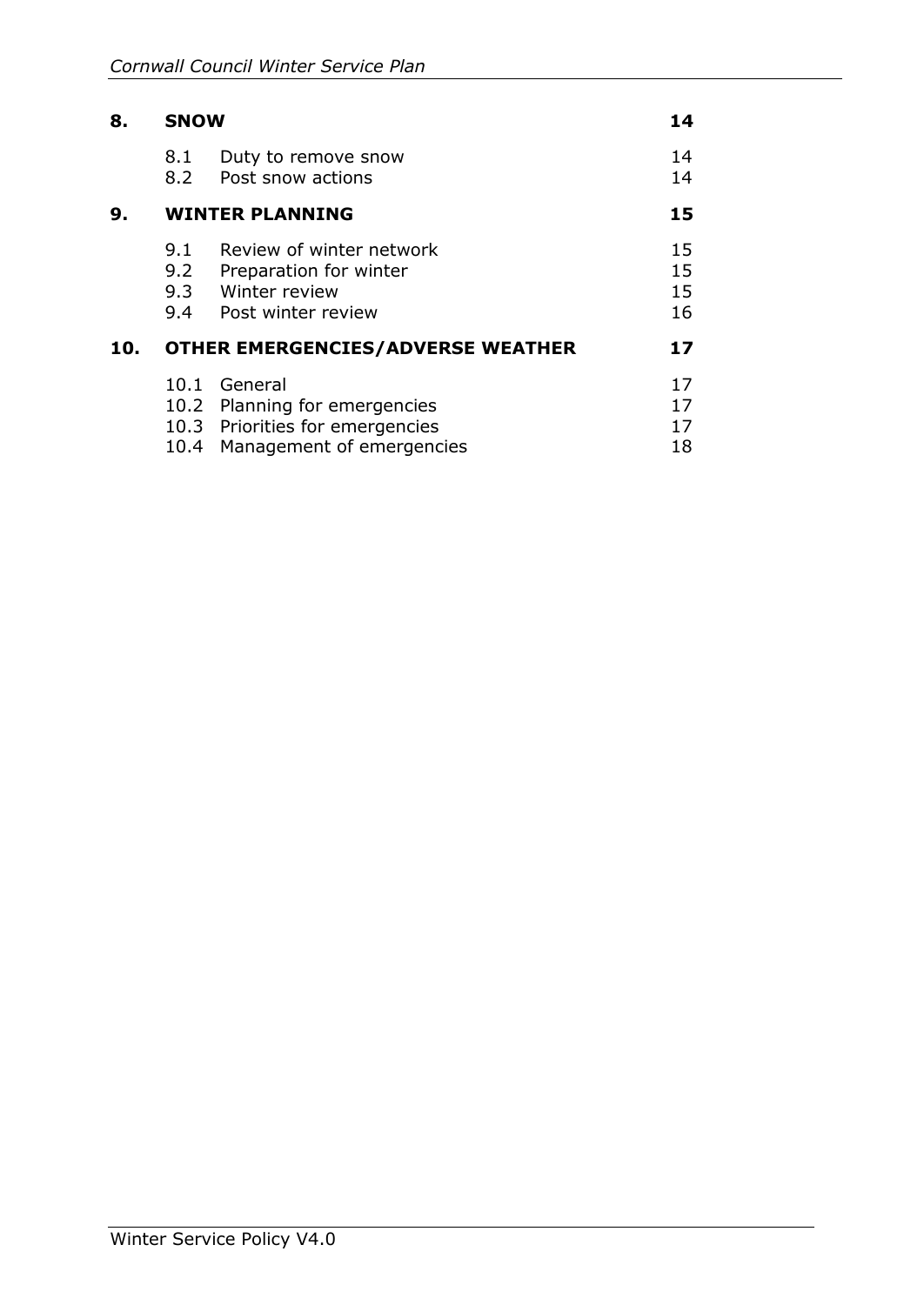# **FOREWORD**

This document sets out the Council's policy and standards for its winter service.

 This policy will be accompanied by operational plans and procedures containing the arrangements in place to deliver the policy, and detailed route plans showing how the roads included in the precautionary salting network will be treated.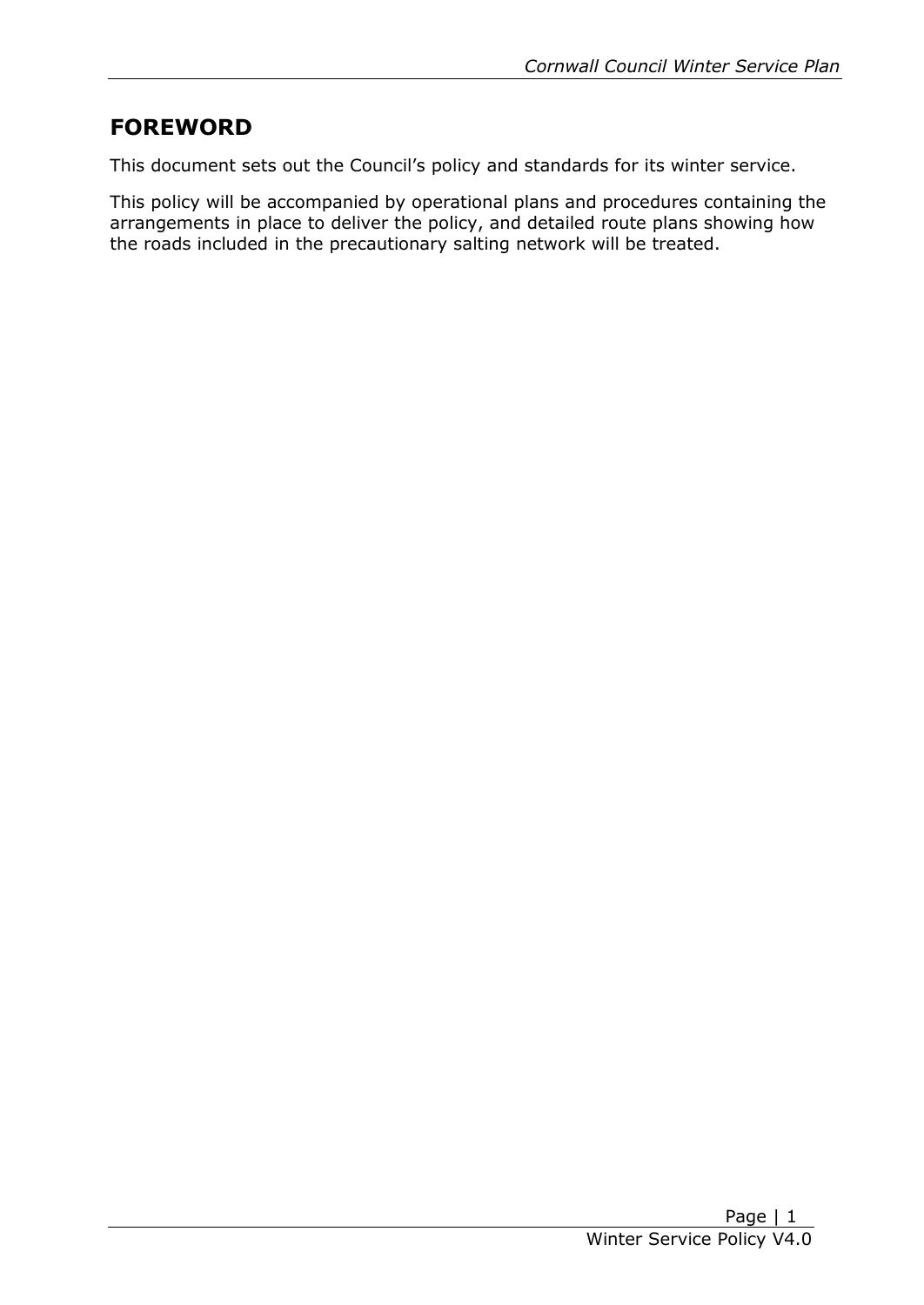# **1. Introduction**

#### **1.1 Winter service**

 low temperatures, ice and snow are regular and frequent occurrences. In planning and reviews as other aspects of the highway maintenance regime. The winter service is not an emergency service in the traditional sense in that these circumstances the winter service is subject to the same regime of

 network management both financially and in terms of its perceived importance to users. It can also have significant environmental effects and procurement and operational management of other highway maintenance services. This document should therefore be read in conjunction with the Although a specialised area, the winter service is a significant aspect of the organisation of the service has considerable implications for the overall other documents which make up the wider infrastructure asset management framework.

#### **1.2 Purpose, objectives and statutory basis**

The winter service can contribute significantly to other highway maintenance objectives set out in the infrastructure asset management framework as follows:

#### **Safety**

 The procedures detail statutory obligations and users' needs. Safety is a prime consideration for winter service.

#### **Serviceability**

 $\cdot$  Maintaining availability and reliability of the highway network is a key objective for the winter service and one where user judgements of performance will be immediate rather than longer term.

#### **Sustainability**

 the fabric of running surfaces and the winter service can therefore make  $\div$  Low temperatures and the formation of ice can cause serious damage to an important contribution to whole-life costs.

 Given the scale of financial and other resources involved in delivering the utilisation for specialist equipment it is not practicable either to: winter service and the obvious difficulties in maintaining high levels of plant

- $\cdot$  provide the service on all parts of the network; or
- ensure running surfaces are kept free of ice or snow at all times, even on the treated parts of the network.

Due to these limitations it is particularly important to:

 based on principles of risk assessment;  $\cdot$  develop policies and operational plans defining the extent of the service,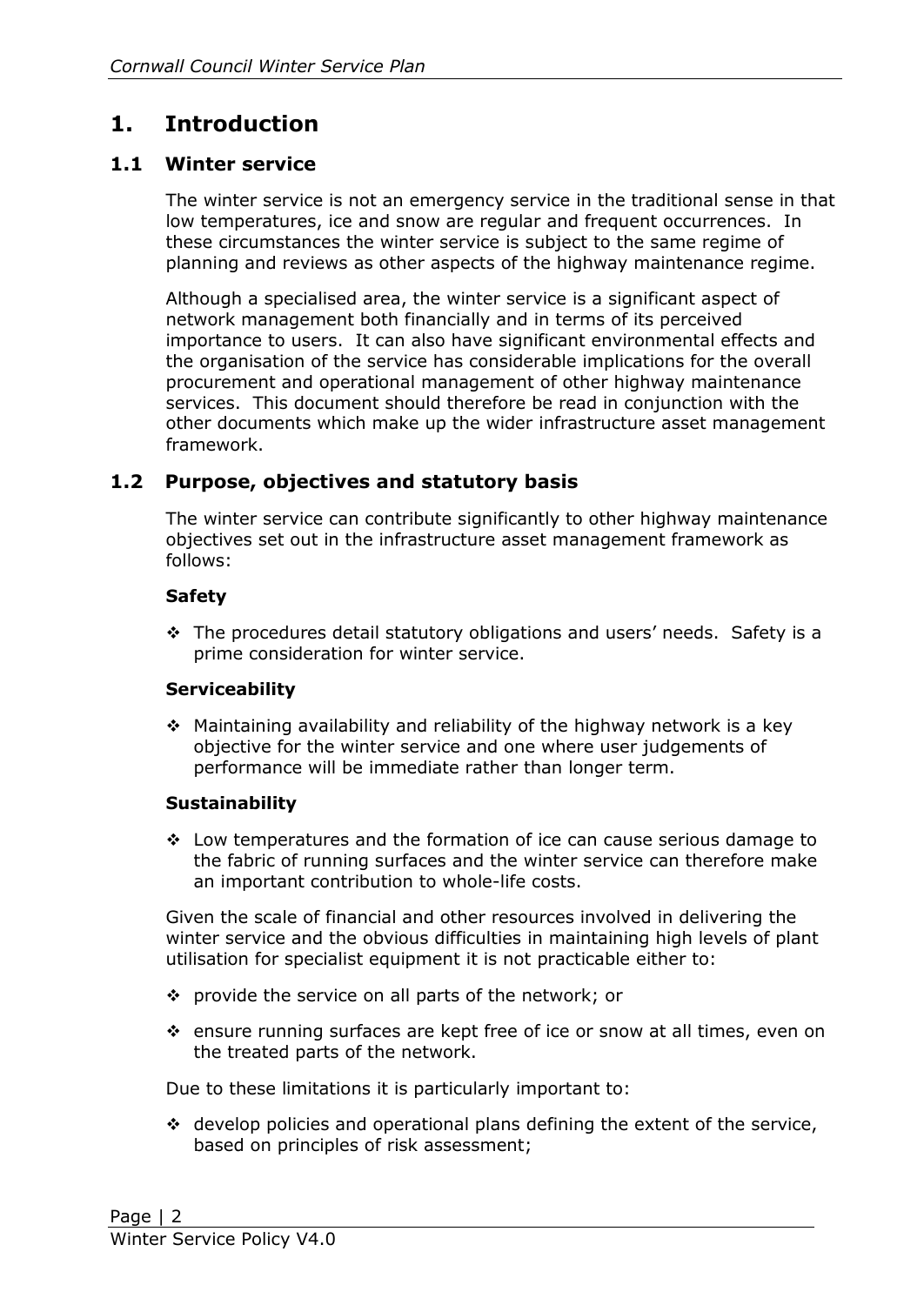- especially by users; ensure that the policies and plans are widely known and understood
- ensure that relevant advice is made available on the safe use of the network; and
- continually monitor performance during service delivery and respond effectively to changing conditions or network incidents.

 The statutory basis for winter service was revised by the Secretary of State for Transport in the Railways and Transport Safety Act (2003) which came into force on 31 October 2003.

Section 111 states:

 After section 41(1) of the Highways Act (1980) (duty of highway authority to  maintain highway) insert - *"(1A) In particular, a highway authority are under a duty to ensure, so far as is reasonably practicable, that safe passage along a highway is not endangered by snow or ice."*

 what is reasonably practicable. However, the Department strongly recommends that local highway authorities continue to carry out winter maintenance in accordance with relevant national guidance. The Department for Transport has advised that it is for the Courts to decide

 The national guidance document a '*Well-managed Highway Infrastructure: A code of practice'* was revised in October 2016. The Council has reviewed this version and has implemented where required any changes to the policy and procedures.

Separately, adherence is made to the following:-

- increase salt holding at the beginning of the season to a benchmark level equating to 48 salting runs at a spread rate of  $20g/m^2$  as recommended in  the final report *The Resilience of England's Transport Systems in Winter* published in October 2010;
- development of a minimum salting network where conditions exist which require a reduction in salt usage. This is in line with the UK Roads Liaison Group's recommendation following the severe weather in February 2009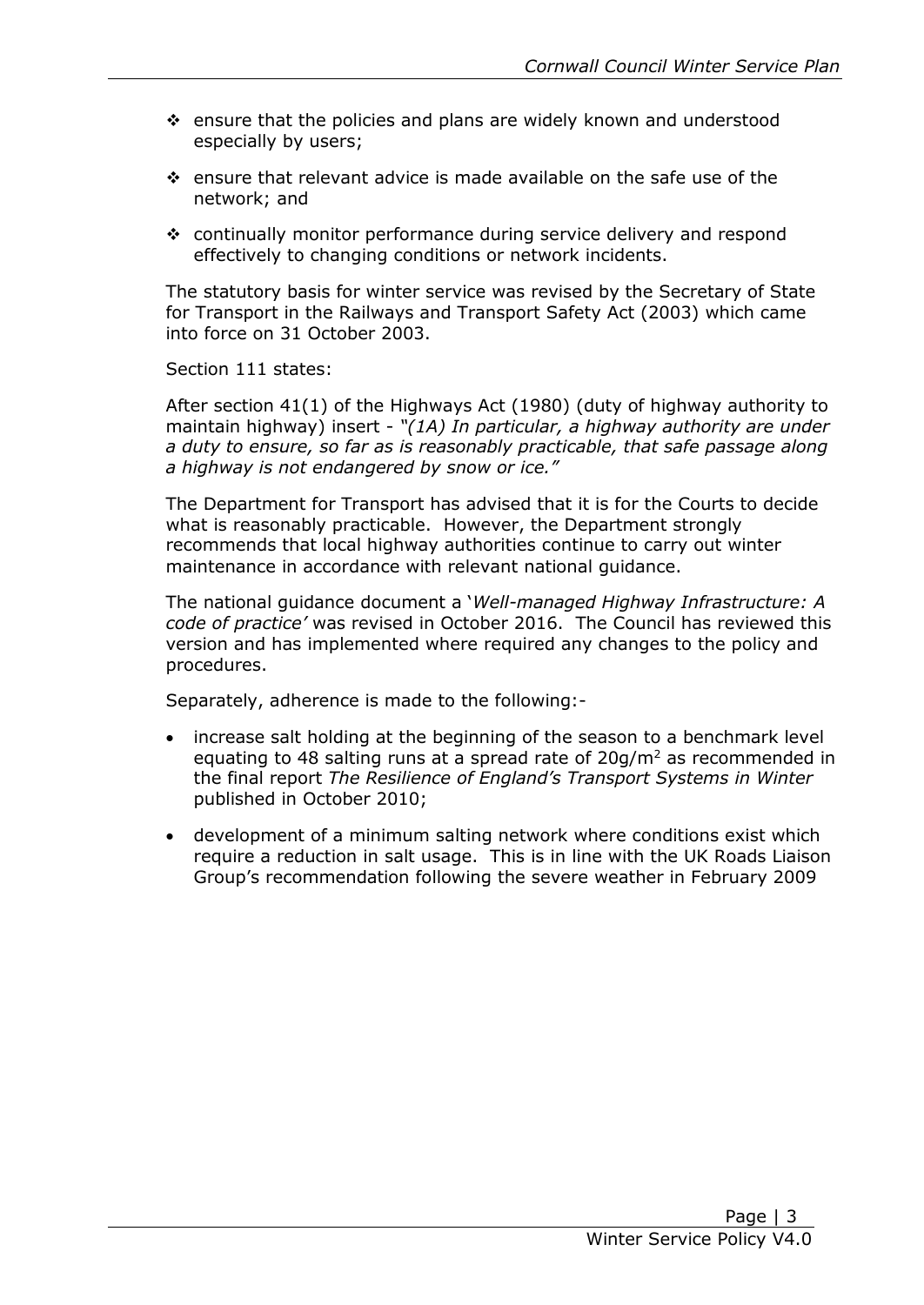# **2. SALTING**

#### **2.1 Precautionary salting**

#### **2.1.1Precautionary salting network**

 The precautionary network has been developed to include consideration of the following roads:

- most heavily-trafficked roads in the county based on the maintenance hierarchy and resilient network developed for the Highway Maintenance Manual;
- $\cdot$  wider transport policy such as abnormal load routing
- ❖ footway and cycleway requirements
- but not limited to hospital minor injury units, health centres, major access roads to sites of strategic importance not included above, including transport interchanges and most emergency service stations;
- \* access roads to all of the county's public and private secondary schools;
- ❖ public transport links
- $\div$  access to main industrial and business centres

the individual routes included within the detailed operational procedures. treatment time of 3 hours for normal salting activities and to maximise route efficiency. The precautionary network comprises about 1400km of roads, identified on Each route has been designed to ensure that it can be completed within a

#### **2.1.2Minimum salting network**

 Following the severe weather in February 2009, the UK Roads Liaison Group recommended that all highway authorities develop a minimum salting network for contingency purposes where the conditions exist which require a reduction in salt usage. This will take effect in critical situations where there is a need to conserve salt stocks.

 The minimum network comprises 646km of roads identified on individual represents 45% of the precautionary salting network. routes included within the operational procedures. The minimum network

#### **2.1.3Adjacent highway authorities**

 For reasons of route integrity, sections of Devon County Council's road network as detailed in the operational procedures are salted by Cornwall Council.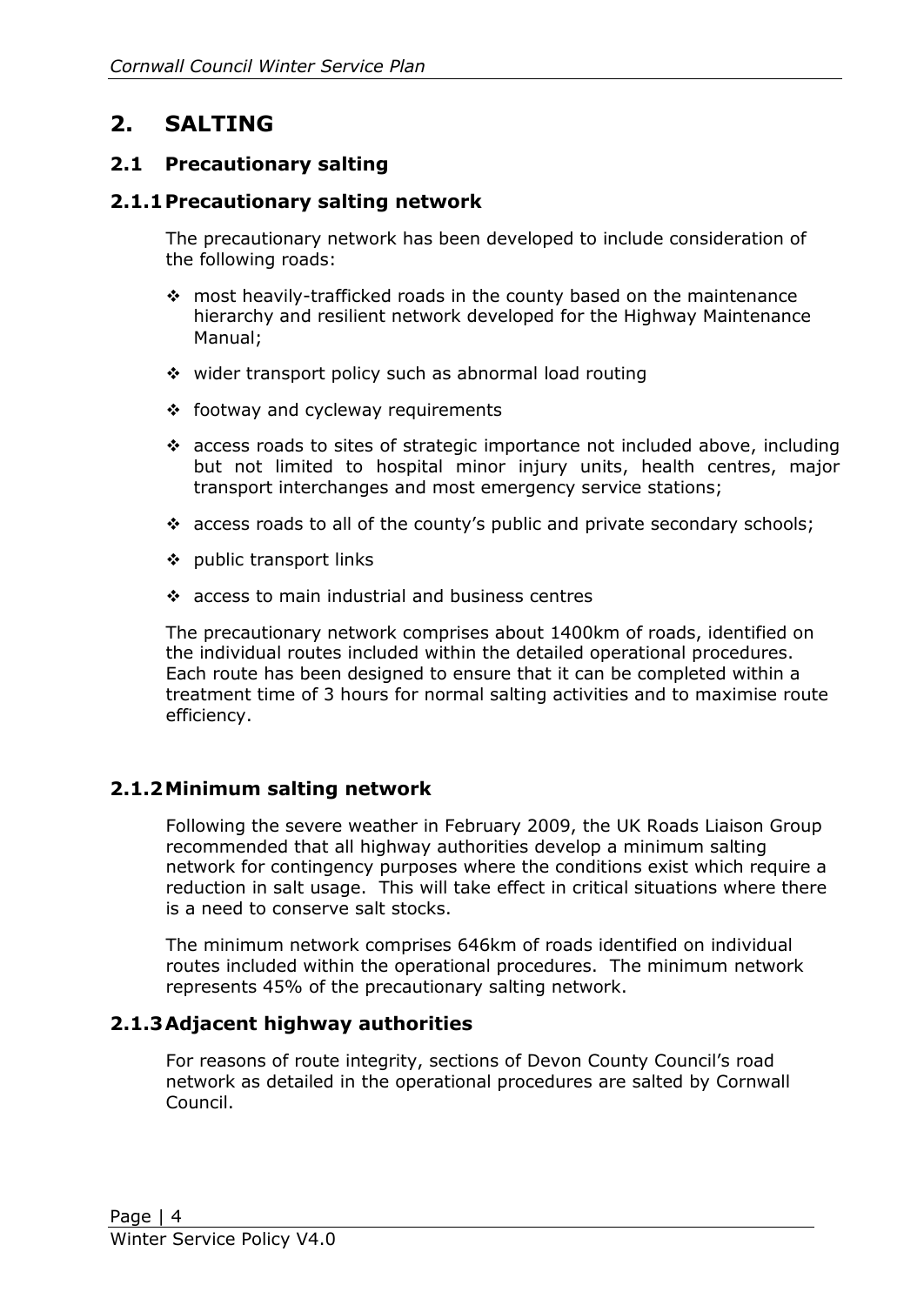#### **2.1.4Exceptions**

 determine the precautionary salting network, there remain short sections of road that would otherwise be included in the precautionary network which it is not practicable to include due to width and/or weight constraints. It should be noted that whilst the principles set out above have been used to

 Network Rail level crossings have equipment which is prone to signal failure when solutions high in salt exist. Lengths of road on the precautionary network between the STOP lines at level crossings will not be salted.

 exposed areas and other topological factors including climatic and thermal capacity differences within the area are dealt with by exception. Such exceptions must demonstrate a regular reactive response history which is best served by being added to the precautionary network AND only where an existing precautionary salting route can accommodate the additional length without impacting upon policy requirements. Known problems locations which are affected by significant gradients,

#### **2.2 Salting of other roads and requests for treatment**

 that the precautionary network is adequately treated. Should prolonged measures necessary to treat additional roads. The Council will provide a reactive service to other roads when it is satisfied periods of cold weather occur, consideration will then be given to taking

#### **2.3 Salting of footways and cycleways**

#### **2.3.1Precautionary salting**

 Precautionary salting of footways and cycleways will not be undertaken, but a reactive treatment of category 1 and 2 footways (in accordance with the hierarchy developed in the Highway Maintenance Manual) will be undertaken when the criteria in 2.3.2 apply.

#### **2.3.2Reactive salting**

Reactive salting of footways and cycleways will be undertaken when the following apply:

- \* overnight forecast temperatures are below zero, and the forecast period of freezing extends beyond 10am (based on detailed forecasts);
- \* footway surfaces are likely to be damp or wet (based on detailed forecasts); and
- $\cdot\cdot\cdot$  the deployment of the resources to undertake this work will not compromise the provision of the winter service to the precautionary salting network.

 undertaken in conjunction with snow clearance from carriageways, on a risk-Should snow clearance be required from footways and cycleways, this will be based approach.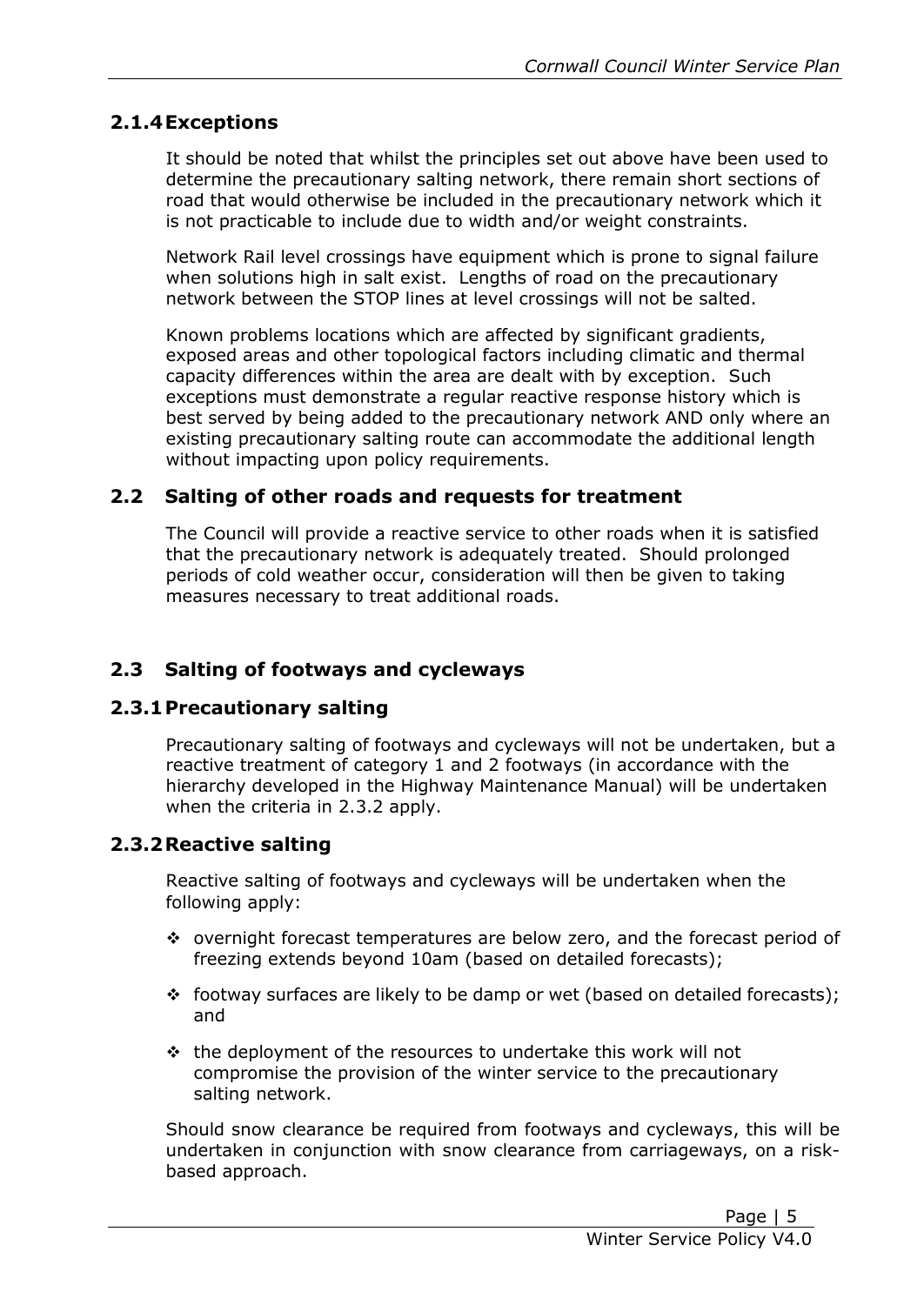# **3. INFORMATION MANAGEMENT**

#### **3.1 Weather forecasting**

During the period 1st October – 30th April the following detailed weather forecast information is provided by a specialist road weather forecasting provider:

| ❖ Preliminary forecast       |   | - issued in the morning, detailing likely weather<br>for the next 24 hours with a diagnostic report<br>on the ice detection system.                                |
|------------------------------|---|--------------------------------------------------------------------------------------------------------------------------------------------------------------------|
| ❖ 24 hour text forecast      |   | - detailed lunchtime forecast setting out the<br>general synopsis, alert states and hazards with<br>forecast minimum temperatures for the four<br>weather domains. |
| $\div$ 2-5 day text forecast |   | detailed overview of the above for the next 2-5<br>days.                                                                                                           |
| ❖ Forecast groups            | ۰ | site specific forecasts for a selection of forecast<br>sites. Each forecast site has ice detection<br>equipment.                                                   |
|                              |   | ❖ Other forecast information - Radar, satellite and other predictive tools.                                                                                        |

\* Forecast updates - As required.

 ensures forecasts are updated should the overall situation change. The forecasting organisation provides a 24/7 consultancy service to ensure that the most appropriate treatments are planned. This consultancy service

#### **3.2 Ice detection system**

Cornwall Council maintains a network of ice detection equipment which monitors:

- \* road surface temperature;
- $\div$  road depth temperature (not all sites);
- air temperature;
- wind speed and direction; and
- $\cdot$  surface condition.

Site-specific forecasts are provided for selected out stations. The locations of this equipment are detailed in the operational procedures that support this policy.

 In addition data from the Highways England ice detection sites on the A30 and A38 Trunk Roads is available.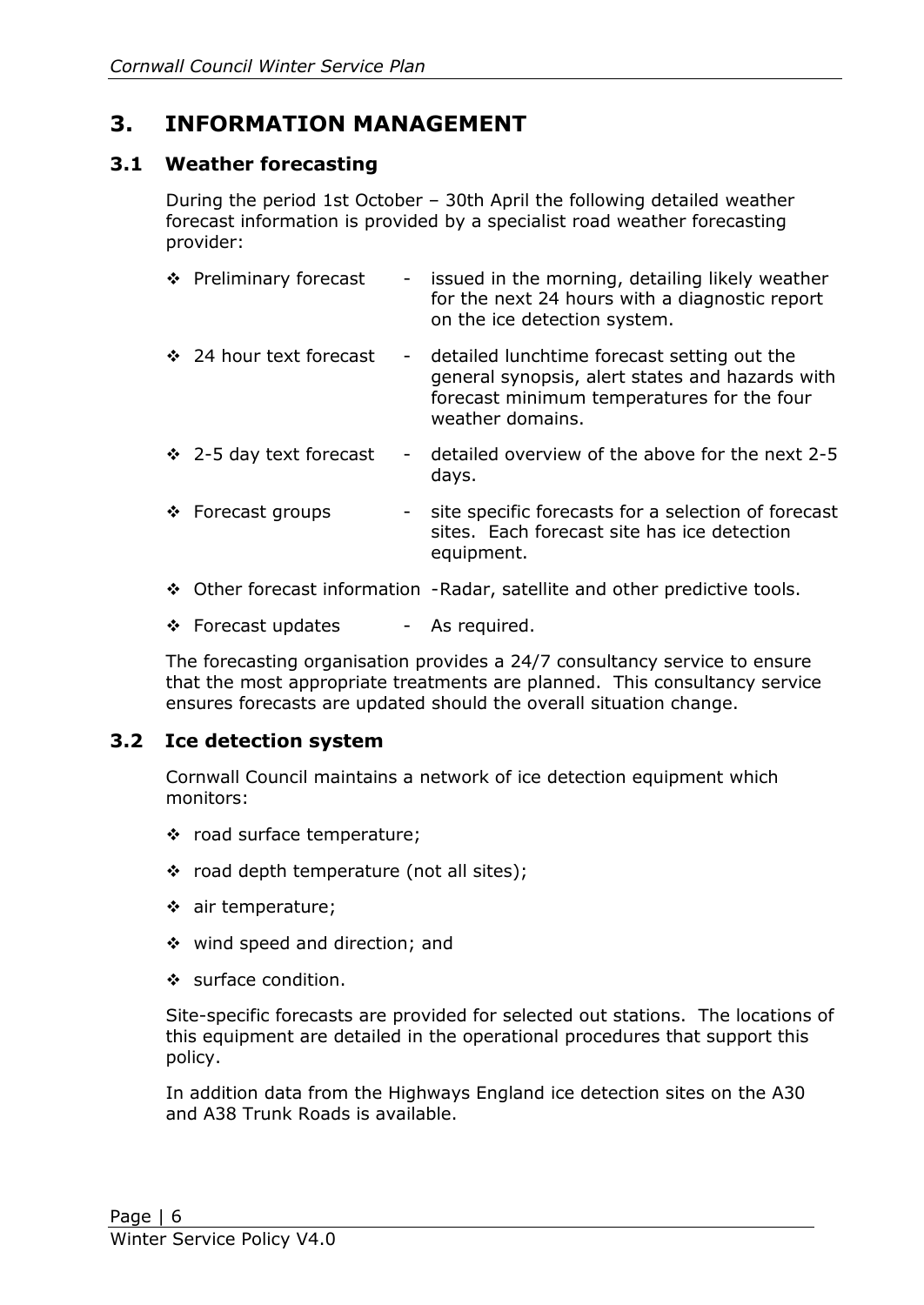#### **3.3 Interpretation of weather forecasts**

 appropriate action. Training is provided to key decision makers. On the basis In order to plan treatments, forecasts will be interpreted to determine the of the forecast the following decisions will be made:

- ❖ need for and extent of any proposed action;
- $\div$  timing of any proposed action; and
- arrangements for updates and/or monitoring of conditions.

#### **3.4 Weather domains**

 purposes, where the factors influencing the weather and minimum temperatures are consistent. These are used to identify different risk levels The county has been divided into discrete weather domains for operational across the road network.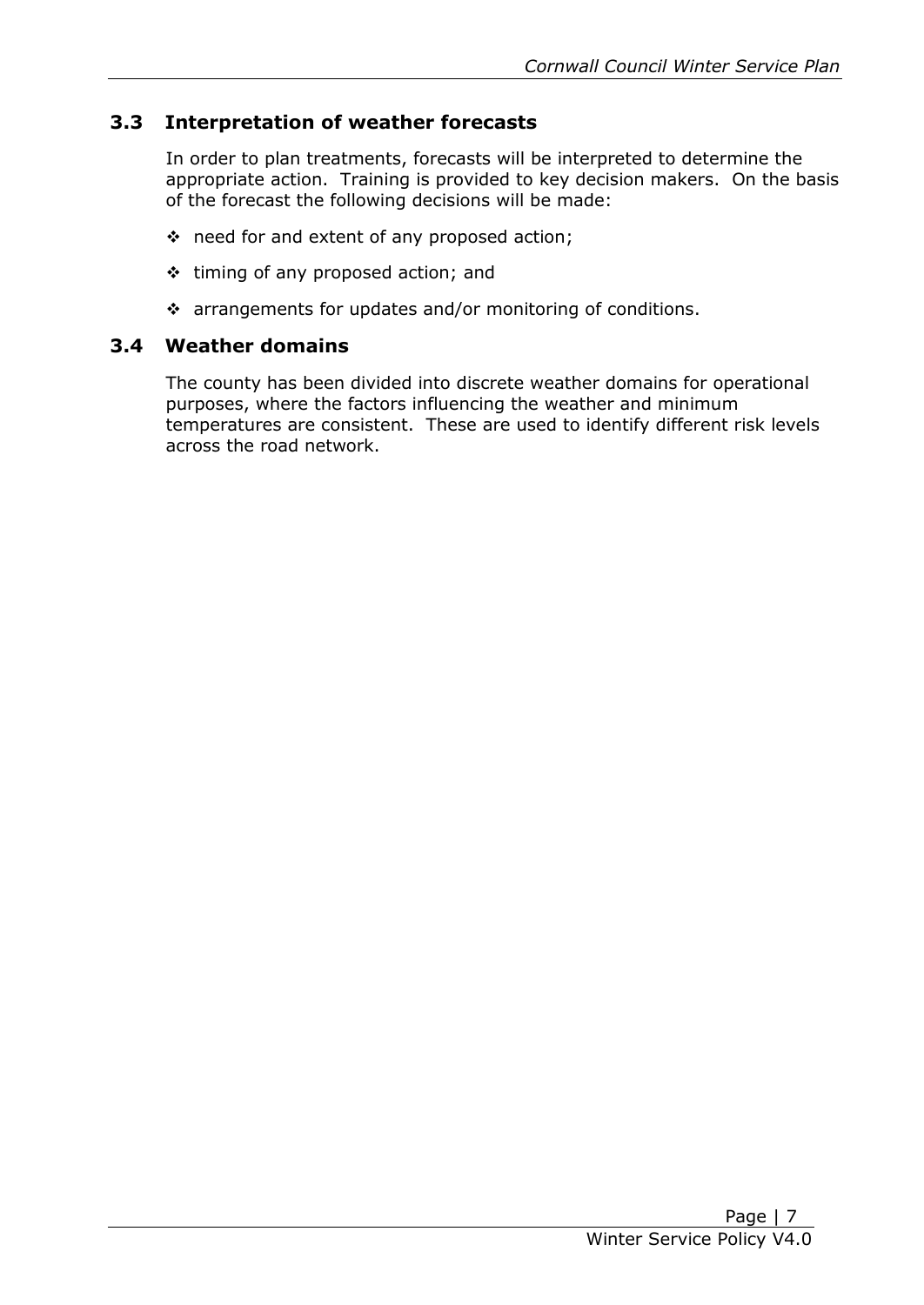# **4. RESOURCE AND OPERATIONS ISSUES**

#### **4.1 Responsibility**

 The responsibility for decision making is set out in the detailed operational procedures that support the policy set out in this plan.

#### **4.2 Treatments**

 The target treatment time for a route is 3 hours. This is the time from the lorry starting its first salting route to completing salting on its prescribed route. (It should be noted that the lorry may then return to depot.)

 In normal circumstances the aim is to complete salting to the precautionary route at least 1 hour before the predicted time of freezing.

Lorry capacity is such that at spread rates in excess of  $20g/m^2$  it may be necessary to return to the depot to reload. In circumstances where this proves necessary the need to allow additional time to complete a route will be considered. In some cases it may be operationally more efficient to undertake the route twice spreading at a lower rate.

 response time is 1½ hours. This is the maximum time from instructing the Where winter maintenance activities are required without advance notice the salting to the commencement of the salting route.

#### **4.3 Responses and actions**

 making tool in the operational procedures that support this policy should be A variety of actions may be instructed depending on climatic conditions, previous treatments and the condition of the road network. The decisionfollowed. These include:

#### No planned action

No action required.

#### **Monitoring**

 surface conditions a monitoring procedure will be followed. Where the forecast indicates temperatures close to freezing or varying

#### Inspect and Treat

or to verify that previous treatments have been successful.<br>Pre-salt Patrol and inspect to identify the extent of wet patches requiring treatment,

Planned treatment of the precautionary network.

#### **4.4 Reports of freezing conditions**

 It is inevitable that reports of freezing conditions will be received. Whilst it is generally considered prudent to respond to these if reasonably practicable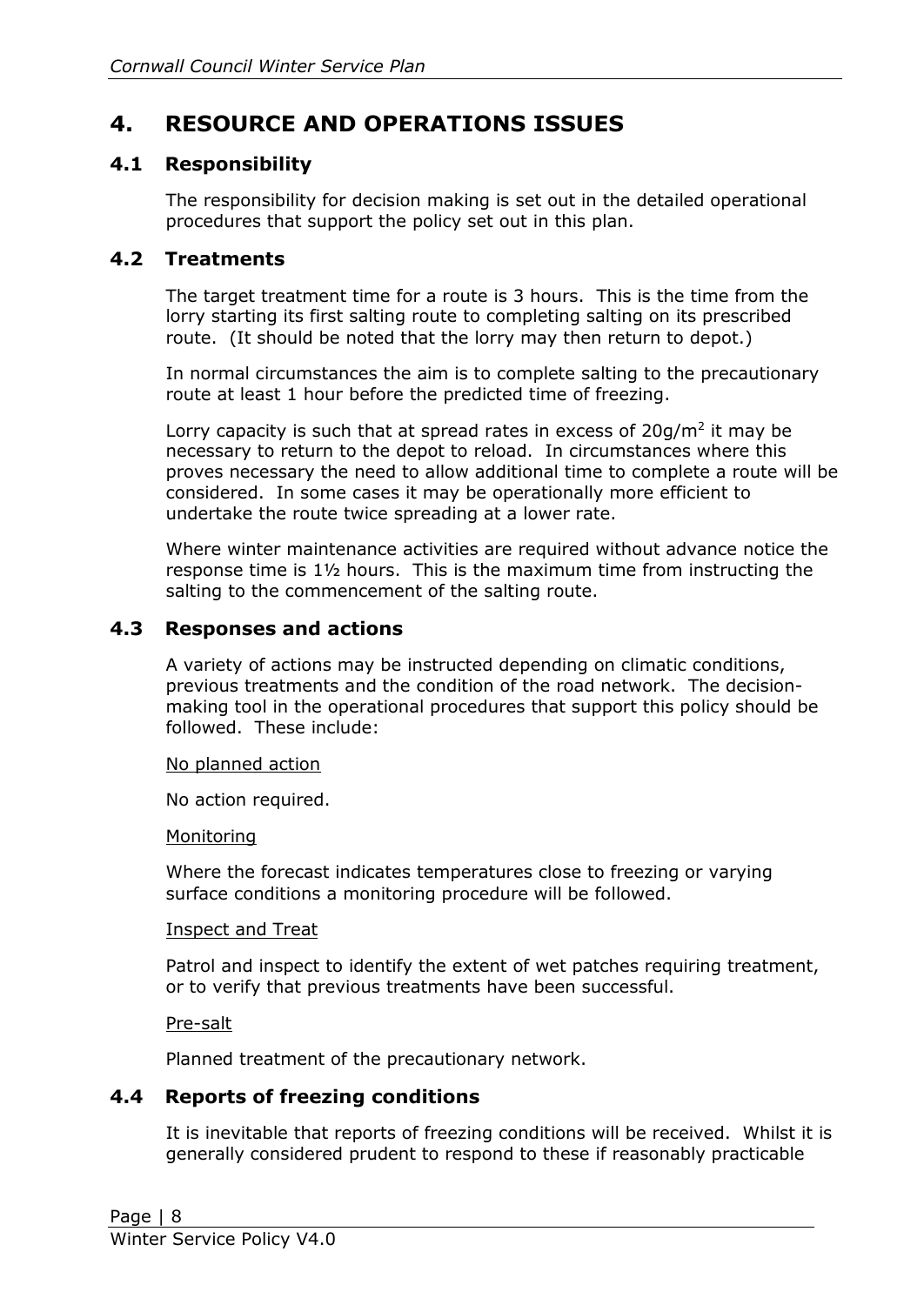this will not be done if the response is likely to compromise the effective planned treatment of the precautionary network.

### **4.5 Route development**

 Routes will be developed to ensure that operational efficiency is matched to the location of covered salt supplies, weather domains, and driver locations. In a number of instances alternative starting points are prescribed to ensure the route can be treated in the most efficient manner within the above constraints.

 Where pre-planned treatment has been instructed outside normal working hours, drivers may start salting at any point on the prescribed route.

#### **4.6 Treatment**

 For both ice and snow it is recognised that pre-treatment with a de-icing agent is the most effective course of action. Rates of spread will be in accordance with the treatment matrix guide in the operational procedures.

#### **4.7 Training**

 Comprehensive training for staff involved in winter service provision is provided.

This includes:

- $\div$  winter road meteorology for all key decision makers;
- $\div$  winter maintenance awareness for other staff;
- competency-based training and accreditation for all operatives; and
- attendance by a selection of senior staff involved in delivery of the winter service at 'Cold Comfort', the industry's annual 'showcase', to keep abreast of national best practice.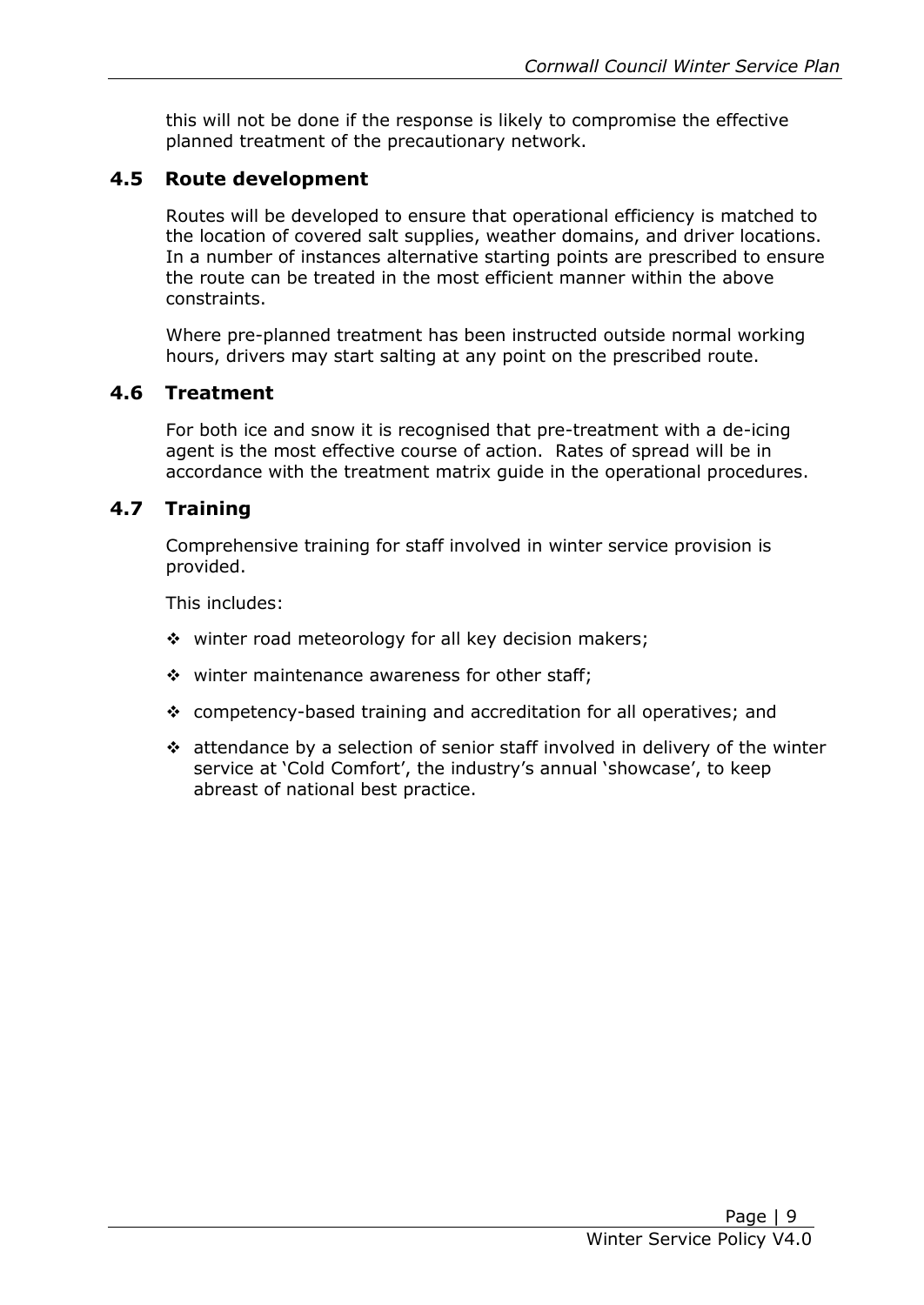# **5. MATERIALS AND PLANT**

#### **5.1 De-icing agents**

The Council will use rock salt as a de-icing agent.

 All salt will be tested throughout the winter to ensure compliance with the relevant British Standards.

 Salt stockpiles will be monitored throughout the year and replenished as required to ensure sufficient salt is held in store.

#### **5.2 Salt storage**

 county, to ensure that both the response and treatment time can be achieved for the precautionary salting network. Salt is stored at a number of strategically-located depots throughout the

 environmental impact of leachates and improves the quality of handling and The preferred means of salt storage is in covered barns, which reduces the spreading.

#### **5.3 Open storage**

 facilities. All open storage will be managed to minimise any adverse Open storage will only be used where operational needs require local storage environmental impact.

 During winter emergencies, temporary stockpiles may be used to ensure adequate service provision. All such stockpiles will be located where the potential environmental impact can be minimised. When the emergency is over these areas will be cleared and reinstated.

#### **5.4 Provision of salt to external bodies**

Requests to provide salt to external commercial organisations will usually be refused.

 Other Council departments, local councils, public services and the emergency services will be encouraged to develop their own resilience measures prior to the commencement of the winter season. To assist with this the Council will make salt/grit available on a non-profit basis to local councils and other public services.

#### **5.5 Provision of salt bins**

 order to fulfil its statutory duty and will therefore not be provided by the Council. Salt bins do not form part of the infrastructure required by the Council in

Council.<br>Where Town and Parish Councils have provided their own salt bins in agreement with the Council, these will be filled by the Council at the start of each winter season. Thereafter the Council will provide salt "at cost" to the Town or Parish Council as resources permit.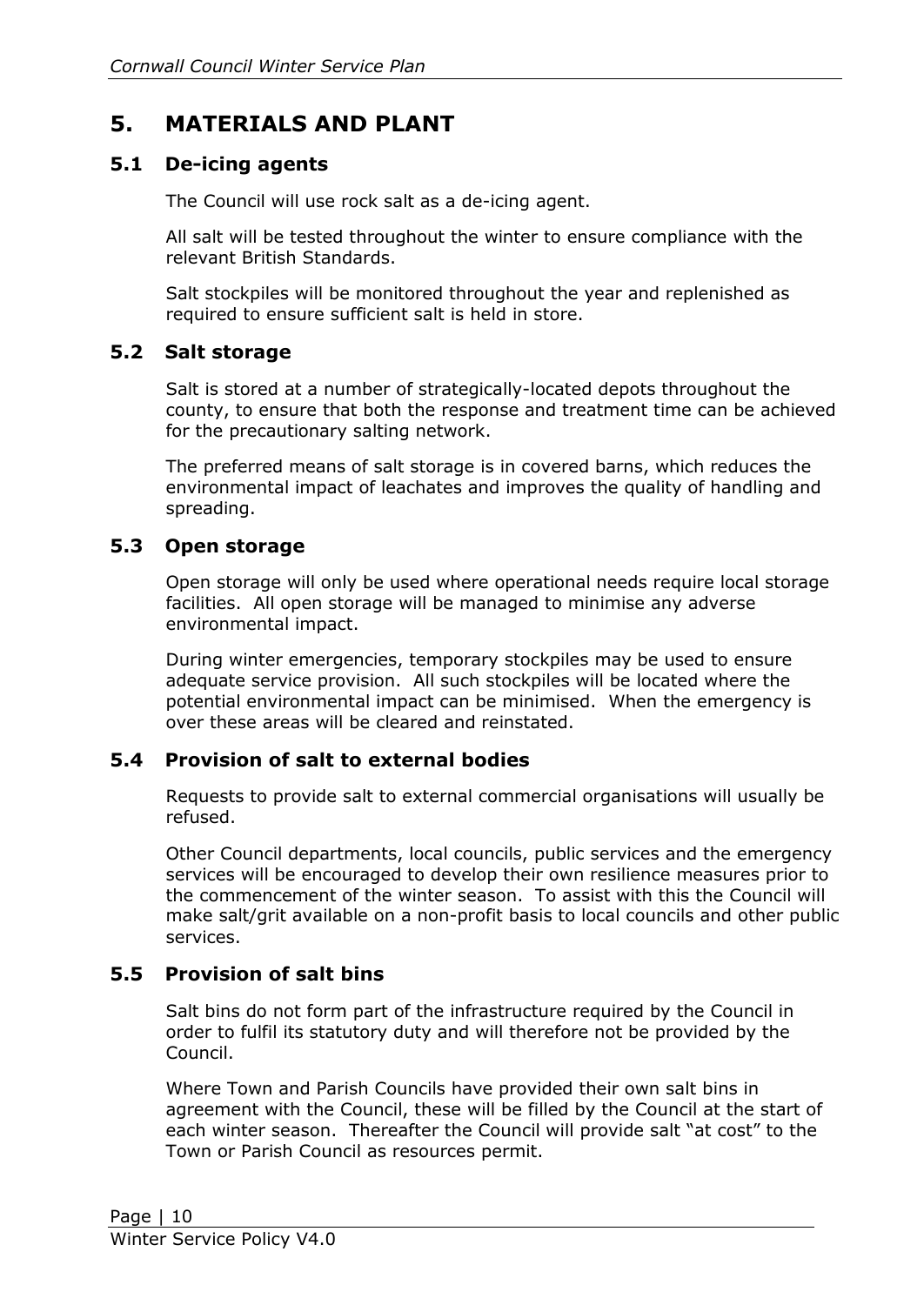#### **5.6 Plant**

 The provision of high-quality maintenance plant is crucial in the provision of a quality service. The current winter fleet comprises the following:

- $\div$  28 road speed related bulk gritters.
- 28 snowploughs.
- 2 snowblowers for mounting on hired-in tractors (see 5.8 below).
- ❖ 9 towed gritters.
- ❖ 12 push-along gritters.

#### **5.7 Calibration of spreaders**

 ensure that salt is spread in a consistent manner. In the early part of the winter season all equipment will be calibrated to

#### **5.8 Hire of plant**

 In emergencies, areas may require additional plant. This will be ordered and paid for through the term contract.

 The Council will seek to employ farmers, agricultural contractors and others who offer the use of their plant and operators during extended periods of snow and pay for them through the term contract.

#### **5.9 Global positioning system (GPS)**

 GPS will be used to provide information on the location and activity of salting vehicles on the road, which is of benefit for operational and welfare purposes.

This will improve the quality of records kept on actual salting activities, and provide qualitative feedback on the efficiency of route treatment against the prescribed targets.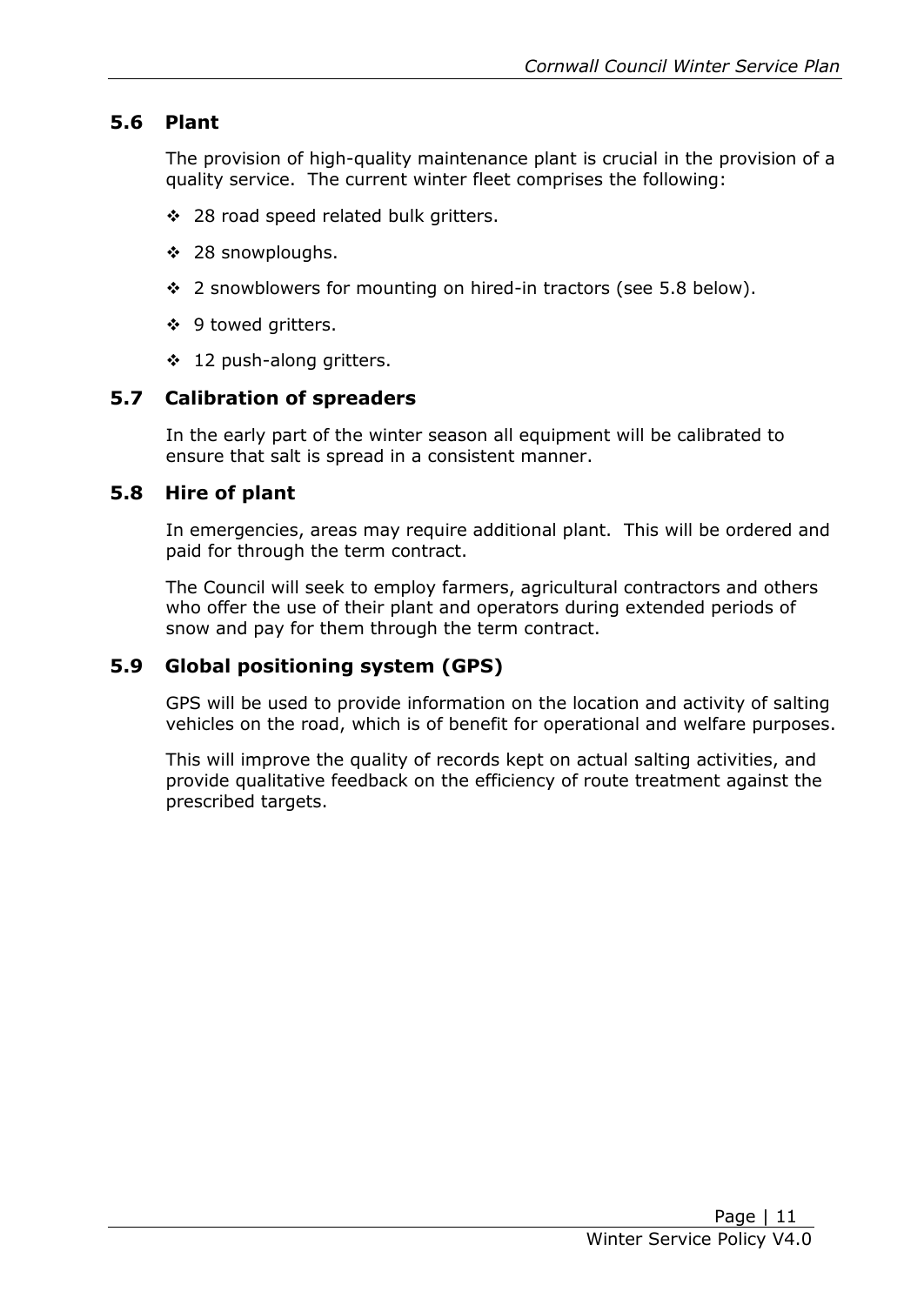# **6. INFORMATION AND PUBLICITY**

#### **6.1 General**

 The Council will provide quality driver information prior to the winter and during adverse conditions to promote road safety and to help to ensure that motorists plan their journeys.

#### **6.2 Pre-winter information**

 Press releases will be issued indicating the readiness for winter, and timely winter driving advice will be issued during the winter season in response to events.

#### **6.3 During adverse weather**

 Operational staff will take a proactive role in providing information to the radio stations and other media organisations as work progresses.

 For prolonged spells of adverse weather more involvement may be required, and those involved will take an active role in engaging with the media organisations.

#### **6.4 Notification to others**

 A daily summary sheet showing the forecast conditions and the Council's decision as to what action (if any) is to be taken will be sent to adjoining highway authorities, the emergency services and the media. Details regarding where to find the daily decisions will published on the Council's website [www.cornwall.gov.uk.](http://www.cornwall.gov.uk/)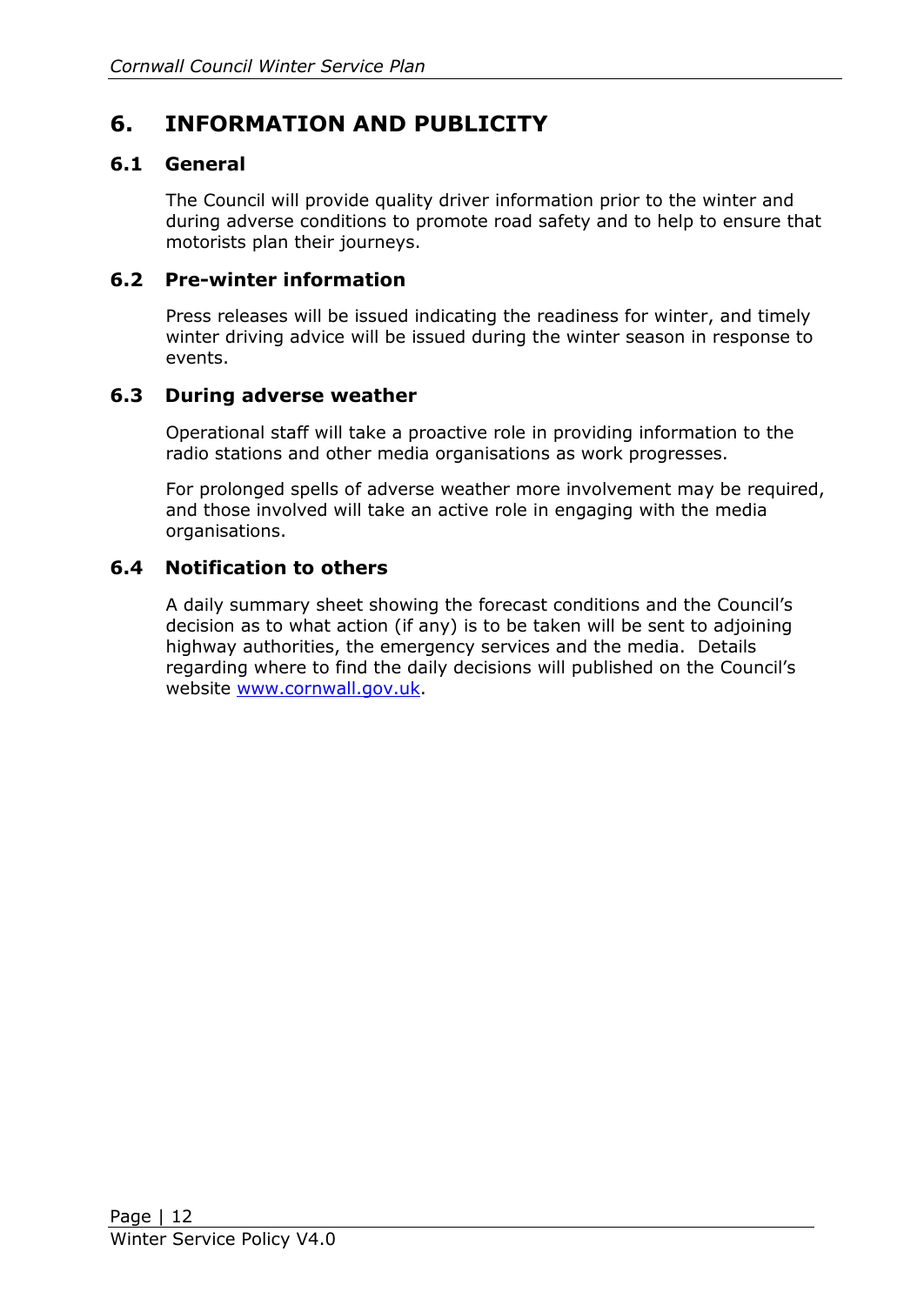# **7. ADJOINING HIGHWAY AUTHORITIES**

 The A30 and A38 Trunk Roads in Cornwall are the responsibility of the Highways England.

 coordinated winter service. It must be noted that occasions will occur where different treatment regimes are planned for the two road networks. Good co-operation and exchange of information is essential to ensure a

 Liaison with Devon County Council, Plymouth City Council and the Tamar Bridge Manager will take place in certain circumstances to ensure consistent treatment on roads of mutual concern.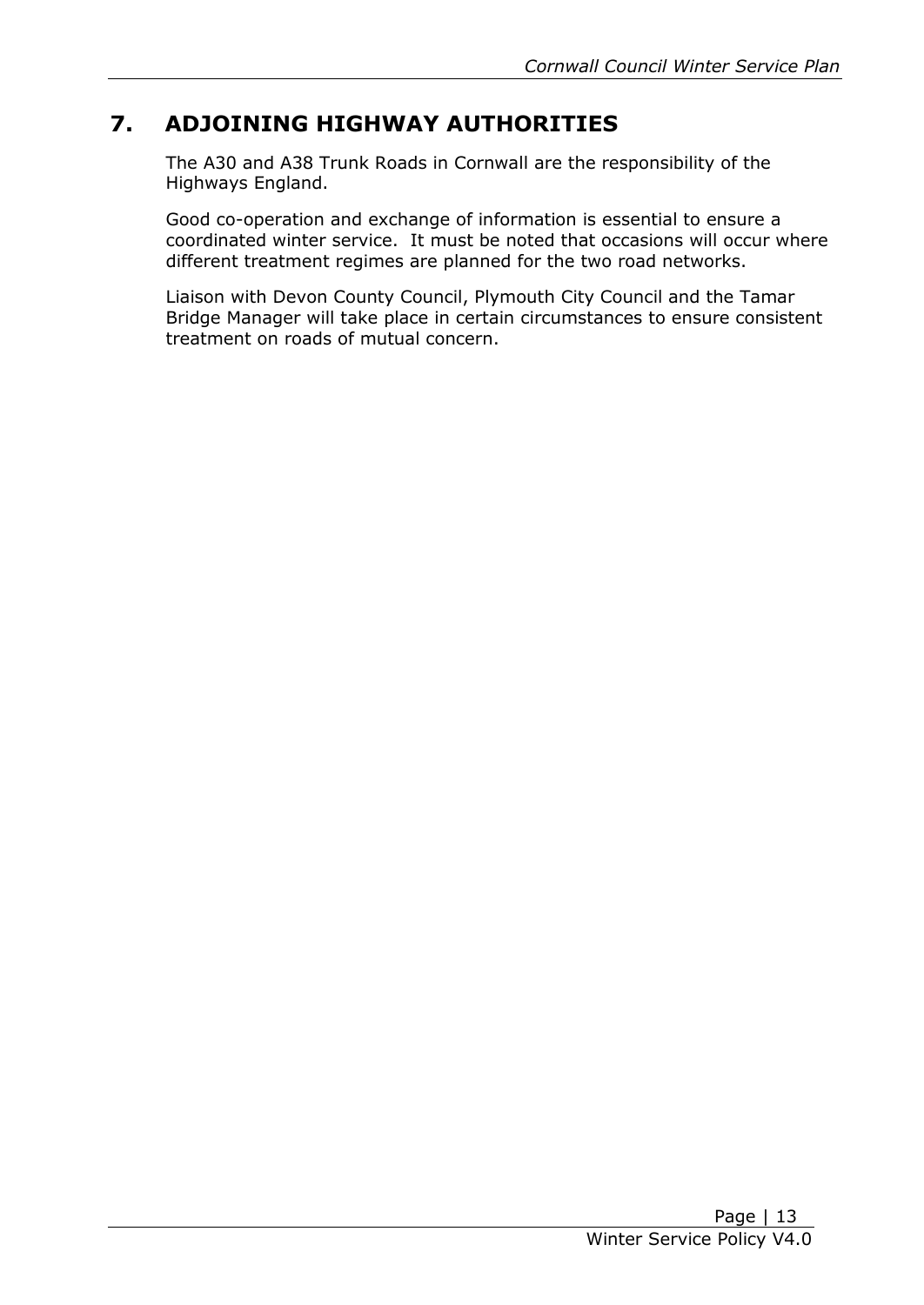## **8. SNOW**

#### **8.1 Duty to remove snow**

 Under Section 150 of the Highways Act 1980 there is a duty placed upon highway authorities to remove accumulations of snow from the highway.

 following priority basis: In order to achieve this objective, snow clearance will be undertaken on the

- (1) Precautionary salting network.
- (2) A single access road into larger villages (initially those with a population in excess of 1000).
- (3) Other strategic roads including roads serving:
	- ❖ mainline rail stations.
	- $\div$  main bus stations (and bus garages).
	- $\div$  emergency services, operational facilities.
	- ❖ main commercial areas in towns.
- (4) Other roads.

 Footways in the main urban areas will be cleared by hand as outlined in Policy 2.3 using a risk-based approach.

#### **8.2 Post snow actions**

 Following snow falls there is an increased risk of flooding and there may be areas of road that have suffered excessive damage. Depending on the severity of the event the following will be considered:

- ◆ Inspect and repair drainage systems to minimise flood risk.
- $\div$  Deal with reports of flooding.
- Advise bridge maintenance staff to inspect bridges and culverts.
- Review network for extent of frost damage. Carry out remedial works to pre-determined safety standards.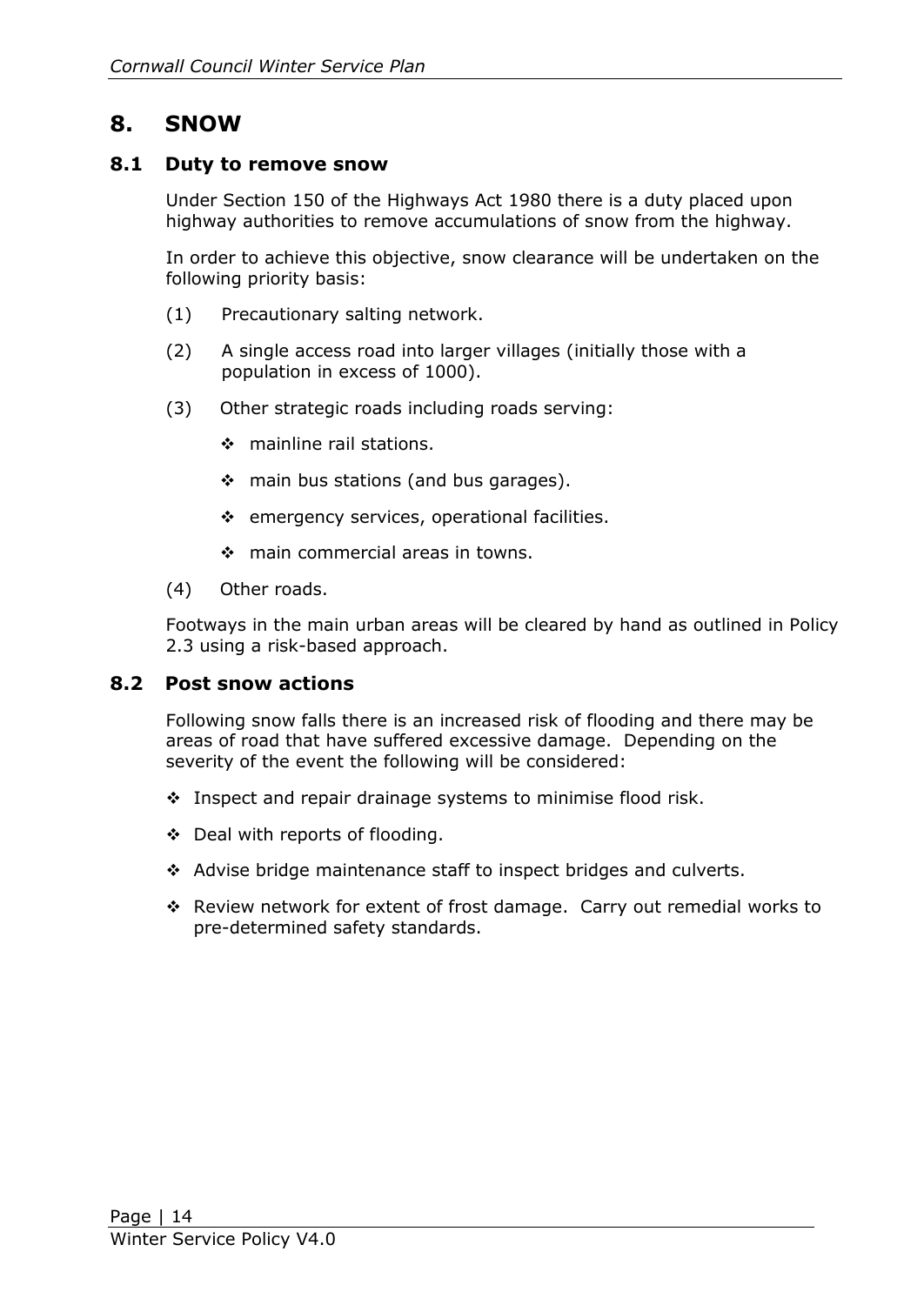# **9. WINTER PLANNING**

#### **9.1 Review of winter network**

In June/July a review of the salted network is undertaken to take account of:

- network changes;
- new development patterns;
- ❖ developments in winter service plant and facilities; and
- ❖ developments in winter service practice and legislation.

#### **9.2 Preparation for winter**

The winter season is from 1st October – 30th April. However, this will be extended if necessary.

 Before the commencement of the winter season the following will be undertaken:

- $\div$  Ice detection system will be calibrated and maintained.
- ❖ Gritting fleet will be in place including renewals.
- ❖ Ploughs will be serviced and accessible.
- ❖ Winter standby rotas will be agreed.
- All gritting vehicles and routes will be adequately resourced with accredited operatives.
- ◆ Calibration of gritting fleet will be arranged before the end of October.
- Salt stockpiles will be surveyed and replenished to agreed storage profile.
- Forecast arrangements will be agreed, including communication protocol.
- Contingency plans will be agreed and put in place for snow removal.
- Contact details for contractors able to assist in severe conditions will be confirmed.

#### **9.3 Winter review**

The effectiveness of the winter service will be monitored on the following basis:

- $\div$  forecasts accuracy and timeliness;
- $\cdot$  response and treatment times;
- $\div$  salt usage;
- financial monitoring; and
- ❖ reported road traffic collisions.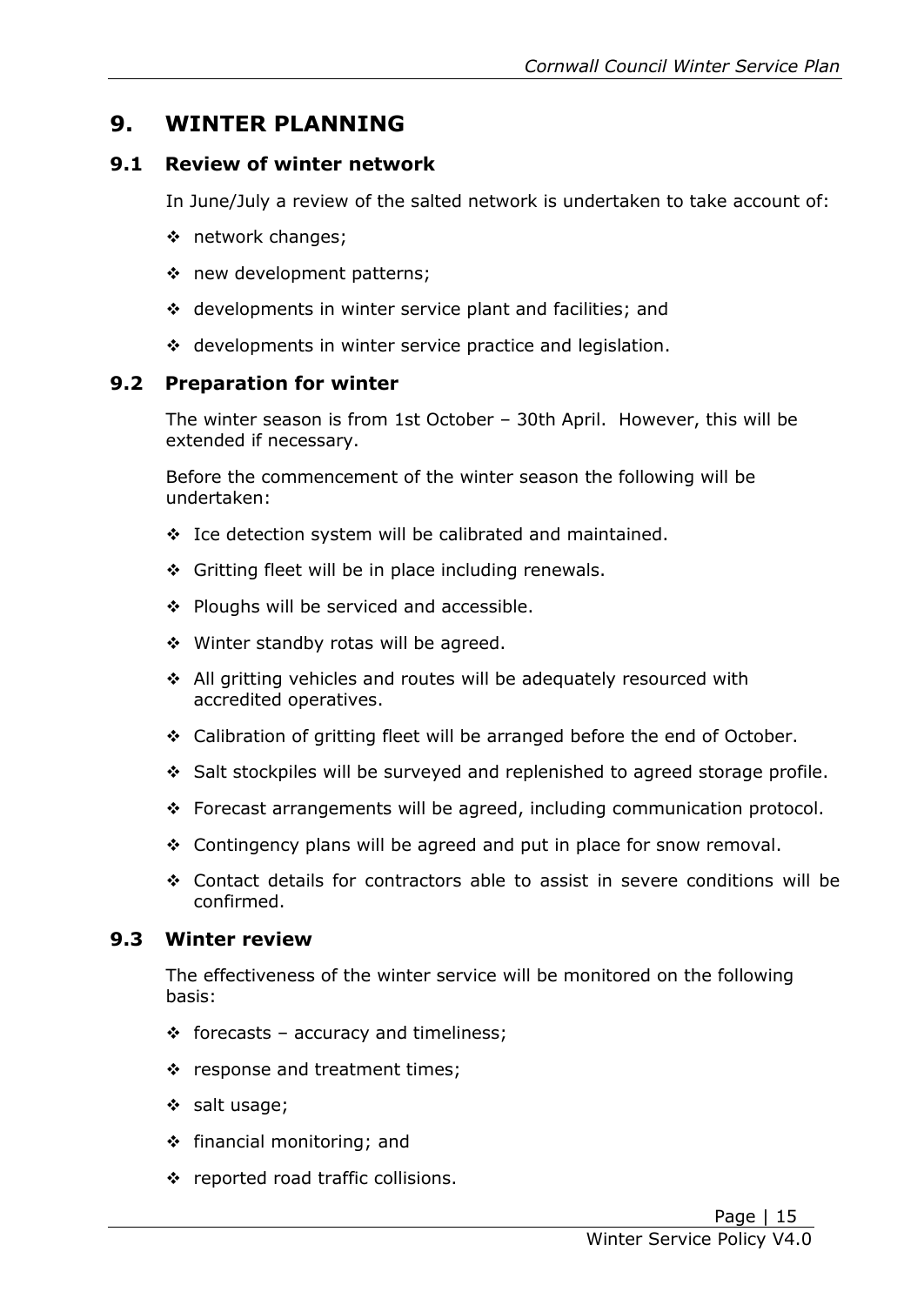#### **9.4 Post winter review**

 efficiency of the season's activities will be undertaken. This will involve: On completion of the winter season a review of the overall effectiveness and

- $\cdot$  meeting with forecast provider; and
- next year's winter service policy and procedures. a meeting to review performance and develop an action list for inclusion in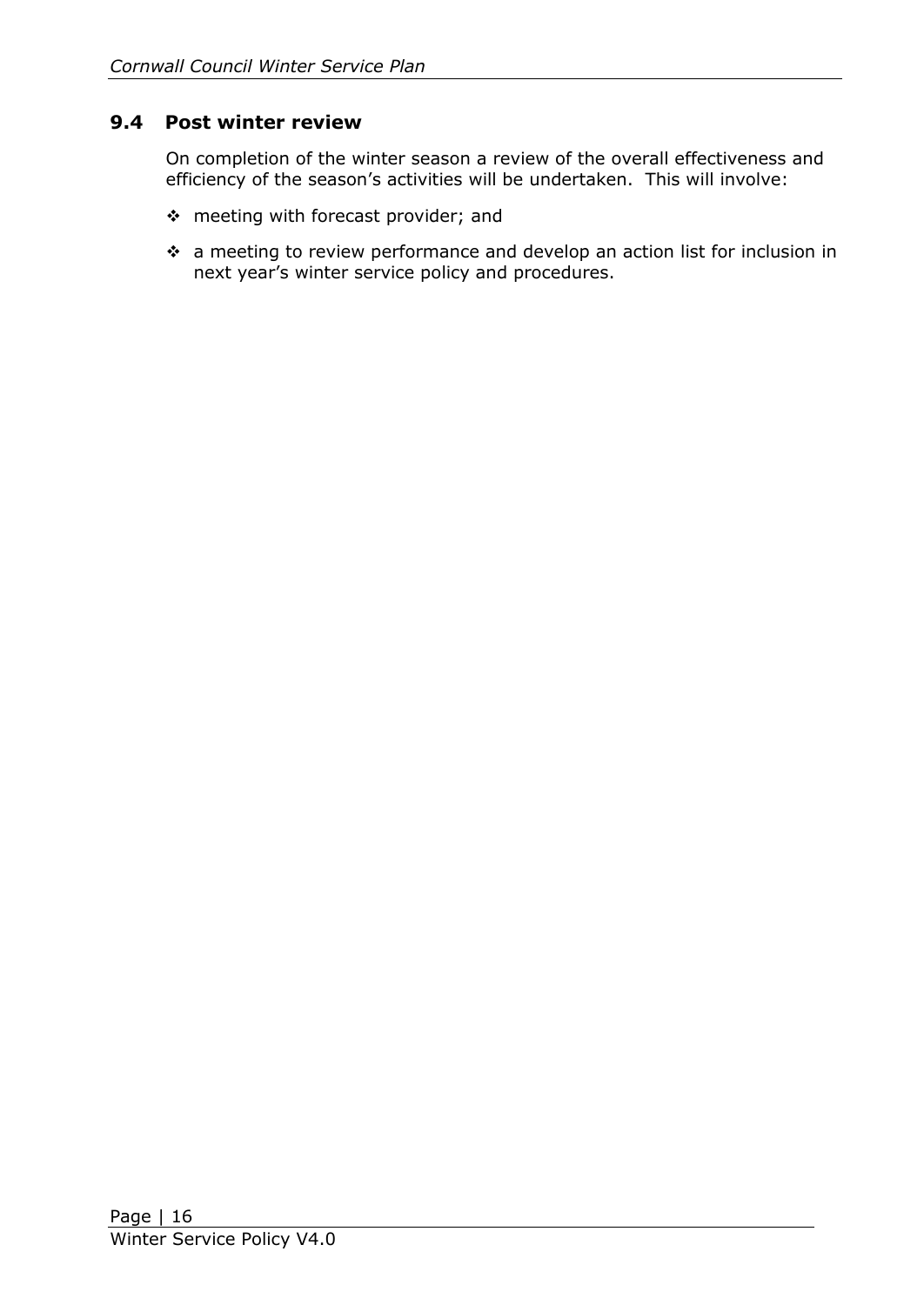# **10. OTHER EMERGENCIES/ADVERSE WEATHER**

#### **10.1 General**

 Most emergencies that affect a highway authority tend to be weather related and include:

- $\div$  high winds:
- ❖ high rainfall and flooding; and/or
- ❖ high temperatures.

 In addition other potential emergencies include dealing with road accidents, spillages, land slips and structural collapses. There will also be a requirement to work with Cornwall Council service providers, Resilience & Emergency Management and other professional partners via the Local Resilience Forum (LRF), Tactical Co-ordinating Group (TCG), based in Truro, feeding into the Strategic Co-ordinating Group (SCG) based at Middlemoor, Exeter.

### **10.2 Planning for emergencies**

The preparation for emergencies involves:

- $\cdot$  arrangements for standby and out of hours calls;
- $\cdot \cdot$  arrangements for responding to incidents through standby rotas;
- 24 hour emergency phone line (provided by Critical Control out of normal working hours);
- ❖ facilities to open up operational centres;
- ❖ weather consultancy service; and
- liaison with other agencies, including:
	- emergency services;
	- Environment Agency;
	- Highways England (and its agent/contractors);
	- utility companies; and/or
	- media.

#### **10.3 Priorities for emergencies**

 During an emergency, requests for action will often exceed the capacity to deal with them with the resources available. In these circumstances priority will be given to:

- (1) Road safety issues on the most important roads (based on winter precautionary salting network).
- (2) Threats of damage to property.
- (3) Other requests for action.